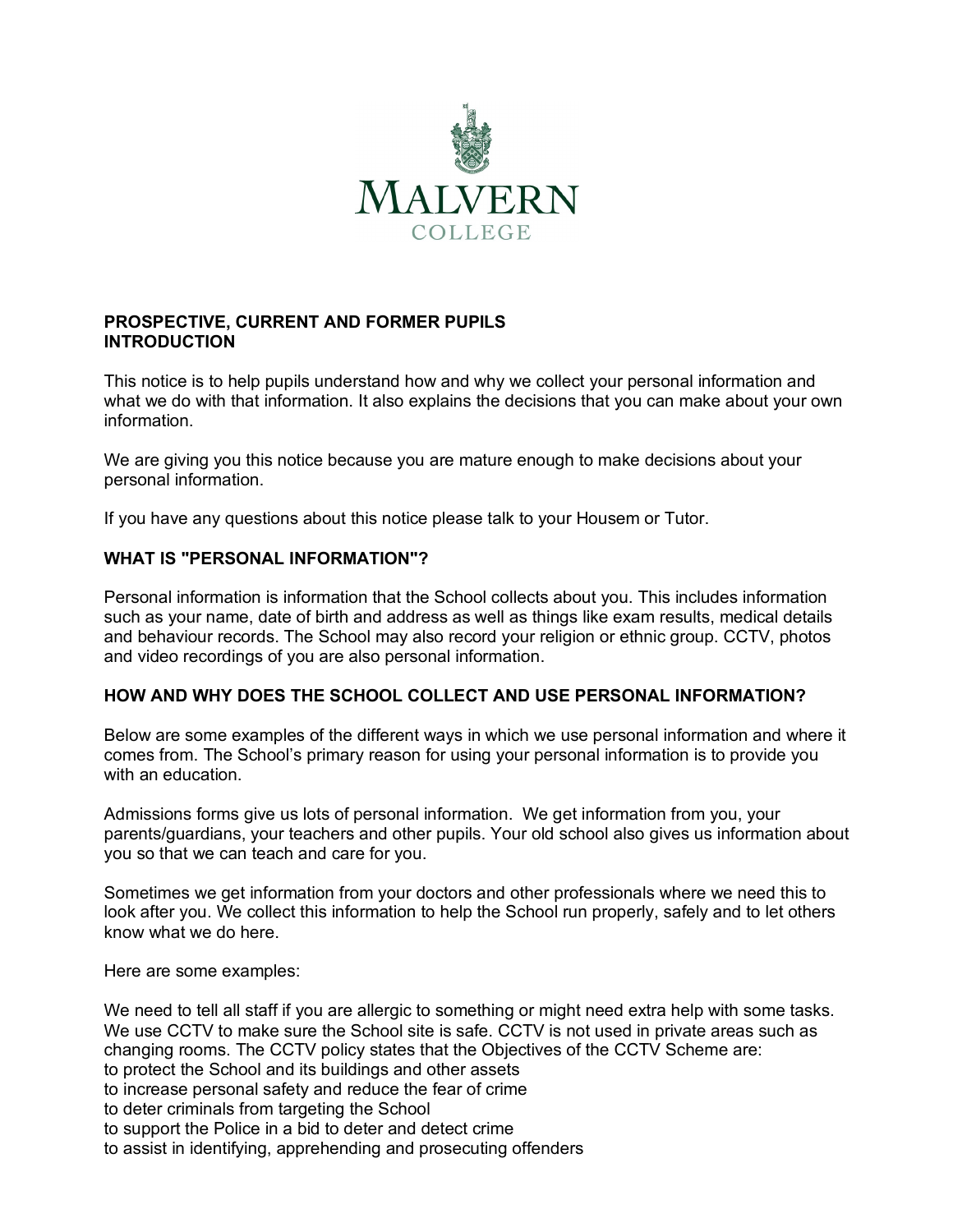to protect members of the public and private property within the grounds to assist in managing and running the School to promote good behaviour, via the pupil disciplinary process if necessary.

We may need to report some of your information to the government. For example, we may need to tell the local authority that you attend the School or let them know if we have any concerns about your welfare.

If you are from another country we have to make sure that you have the right to study in the UK. We might have to provide information to UK Visas and Immigration who are part of the government.

Depending on where you will go when you leave us we may need to provide your information to other schools, colleges and universities or potential employers. For example, we may share information about your exam results and provide references. We may need to pass on information which they need to look after you.

When you take public examinations (e.g. GCSEs) we will need to share information about you with examination boards.

We may need to share information with the police or our legal advisers if something goes wrong or to help with an inquiry. For example, if one of your classmates is injured at the School or if there is a burglary.

We may share some information with our insurance company to make sure that we have the insurance cover that we need.

We may share your academic and your behaviour records with your parents or guardian so they can support your schooling via the parent portal, or directly through telephone, email or letter. We are required to share information with the Independent Schools' Inspectorate, the agency responsible for the inspection of ISC schools in England.

We will only share your information with other people and organisations when we have a good reason to do so. In exceptional circumstances we may need to share it more widely than we would normally.

If you are doing the IB, your name, school email address, photograph, nationality, first language, date of birth and curriculum information are stored on ManageBac.

We will monitor your use of email, the internet and mobile electronic devices e.g. iPads. This is to check that you are not misbehaving when using this technology or putting yourself or others at risk of harm. If you would like more information about this you can read the "Policy on the Acceptable Use of ICT and E-safety" or speak to your Housem or Tutor.

We may use photographs or videos of you for the School's website and social media sites or prospectus to show prospective pupils what we do here and to advertise the School. We may also approve the use of photographs or videos by the Malvernian Society so that developments can be publicised. We may continue to use these photographs and videos after you have left the School. Sometimes we use photographs and videos for teaching purposes, for example, to record your drama lessons.

We may provide photographs or videos of you to the School's overseas schools for their publicity. But we would obtain your consent before we do this.

If you have any concerns about the use of photographs and videos please speak to your Tutor or Housem.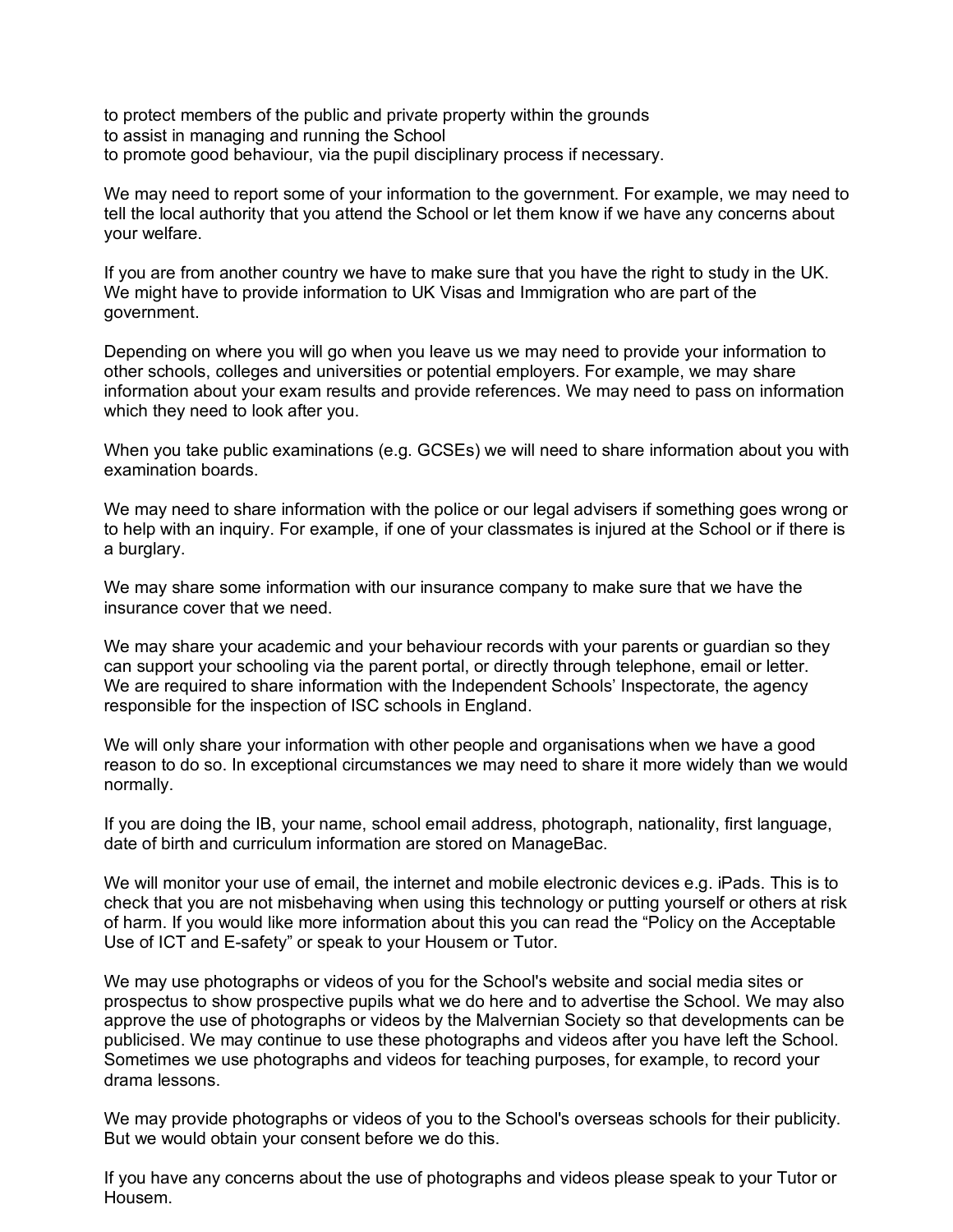We publish our public exam results, sports fixtures and other news on the School website and on social media, and put articles and photographs in the local news to tell people about what we have been doing.

We publish examination results in the local newspapers and educational press but we will only include grades achieved by specific pupils, with their permission, in the form of profiles of those achieving exceptional results.

We may keep information about you for a very long time or even indefinitely if we need this for historical, research or statistical purposes. For example, if we consider the information might be useful if someone wanted to write a book about the School.

We may keep details of your address when you leave so we can send you the alumni magazine and find out how you are getting on. We may also pass your details onto the alumni organisation which is called the Malvernian Society. We have a data sharing agreement governing what information is passed over. Further information on the alumni association can be found here: https://www.malverniansociety.org.uk/

### **WHAT DO WE DO WITH YOUR PERSONAL INFORMATION?**

The Data Compliance Officer (Mr D J Angus – dataprotection@malverncollege.org.uk) is the person responsible at our School for managing how we look after personal information and deciding how it is shared.

Like other organisations we need to keep your information safe, up to date, only use it for what we said we would, destroy it when we no longer need it and most importantly - treat the information we get fairly. We work hard to keep technical systems up to date and training staff so that your information is as secure as possible.

Our legal grounds for using your information Legitimate interests

This means that the processing is necessary for legitimate interests of the School, or the legitimate interests of another, unless these are outweighed by the impact on you. In other words, the processing must be fair. The School relies on legitimate interests for most of the ways in which it uses your information.

The School has a legitimate interest in:

Providing you with an education.

Safeguarding and promoting your welfare and the welfare of other children.

Promoting the objects and interests of the School. This includes fundraising e.g. if we want to raise money to fund bursaries or new buildings.

Facilitating the efficient operation of the School.

Ensuring that all relevant legal obligations of the School are complied with.

In addition your personal information may be processed for the legitimate interests of others. For example, we may use information about you when investigating a complaint made by a fellow pupil.

If you object to us using your information where we are relying on our legitimate interests as explained above, please speak to your Housem.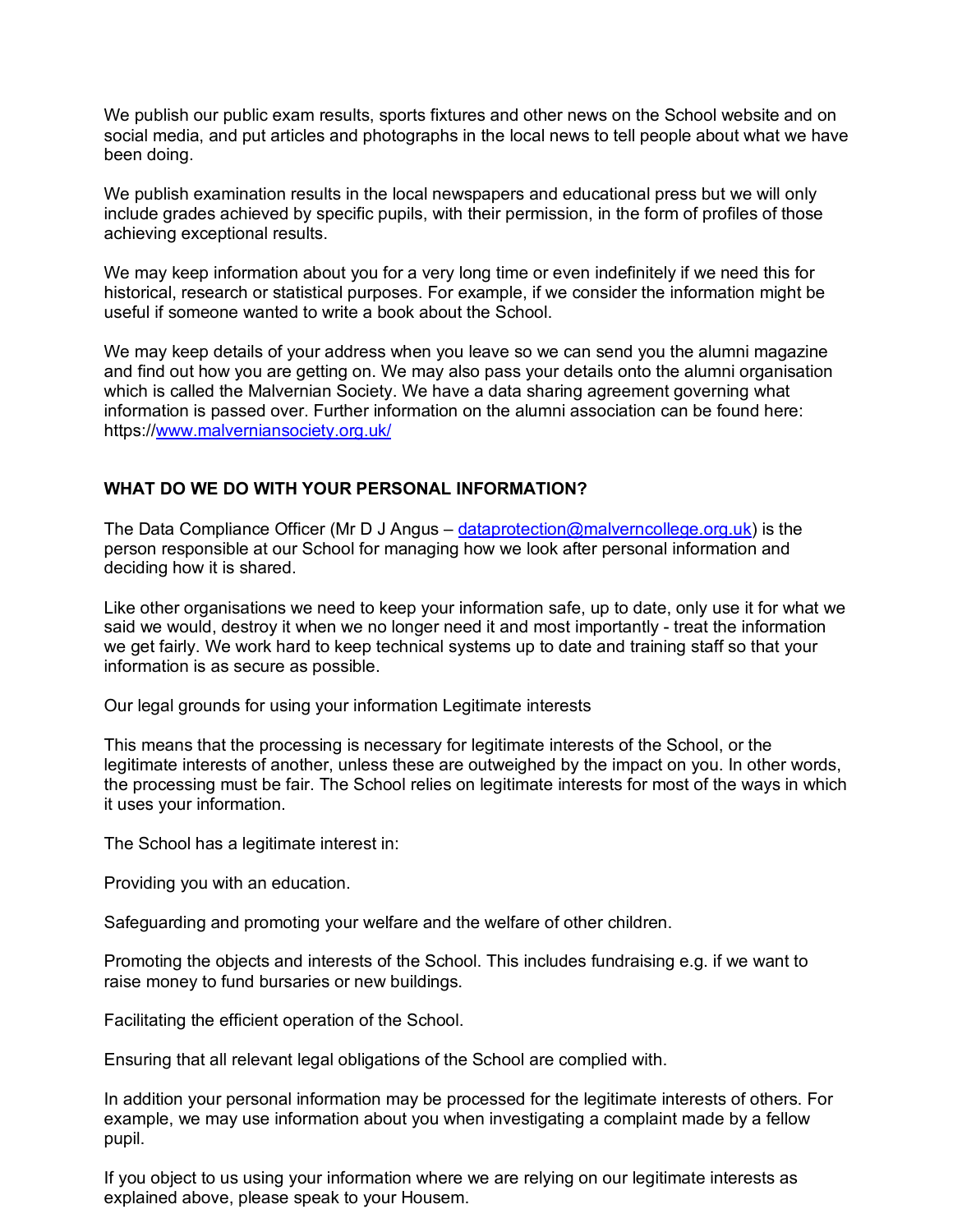#### Legal obligation

This means that the School needs to use your information in order to comply with a legal obligation, for example to report a concern about your wellbeing to Children's Services. We may also have to disclose your information to third parties such as the courts, the local authority or the police where legally obliged to do so.

#### Vital interests

For example, to prevent someone from being seriously harmed or killed. Public interest The School considers that it is acting in the public interest when providing education.

#### Special Category Information

The School must also comply with an additional condition where it processes special categories of personal information. These special categories include: nationality, ethnicity, political opinions, religious or philosophical beliefs, health information and information about sex life or orientation.

#### Substantial public interest

The processing is necessary for reasons of substantial public interest. Vital interests For example, if you are seriously hurt or unconscious and cannot give consent. Legal claims The processing is necessary for the establishment in the exercise or defence of legal claims. This allows us to share information with our legal advisors and insurers. Medical purposes

This includes medical treatment and the management of healthcare services.

# **CONSENT**

We may ask for your consent to use your information in certain ways. If we ask for your consent to use your personal information you can take back this consent at any time. Any use of your information before you withdraw your consent remains valid. Please speak to your Housem if you would like to withdraw any consent given.

### **SENDING INFORMATION TO OTHER COUNTRIES**

We may send your information to other countries where:

We store information on computer servers based overseas. For example, the IB ManageBac servers mentioned earlier are in Canada which has been judged by the European Commission to have an adequate level of protection for the rights and freedoms of data subjects in relation to the processing of personal data.

We communicate with you or your parents when you are overseas (for example, during the holidays if you live in a different country).

### **FOR HOW LONG DO WE KEEP YOUR INFORMATION**

We keep most of your records for about 7 years after you have left the School but we will keep your public examination results for 12 years after your departure. This enables us to verify relevant details of your education for universities or employers when you authorise us to do so. In exceptional circumstances, and if we are allowed to do so under data protection law, we may keep your information for a longer time than usual or share it more widely than we would normally. This is the case whilst the Independent Inquiry into Child Sexual Abuse is ongoing.